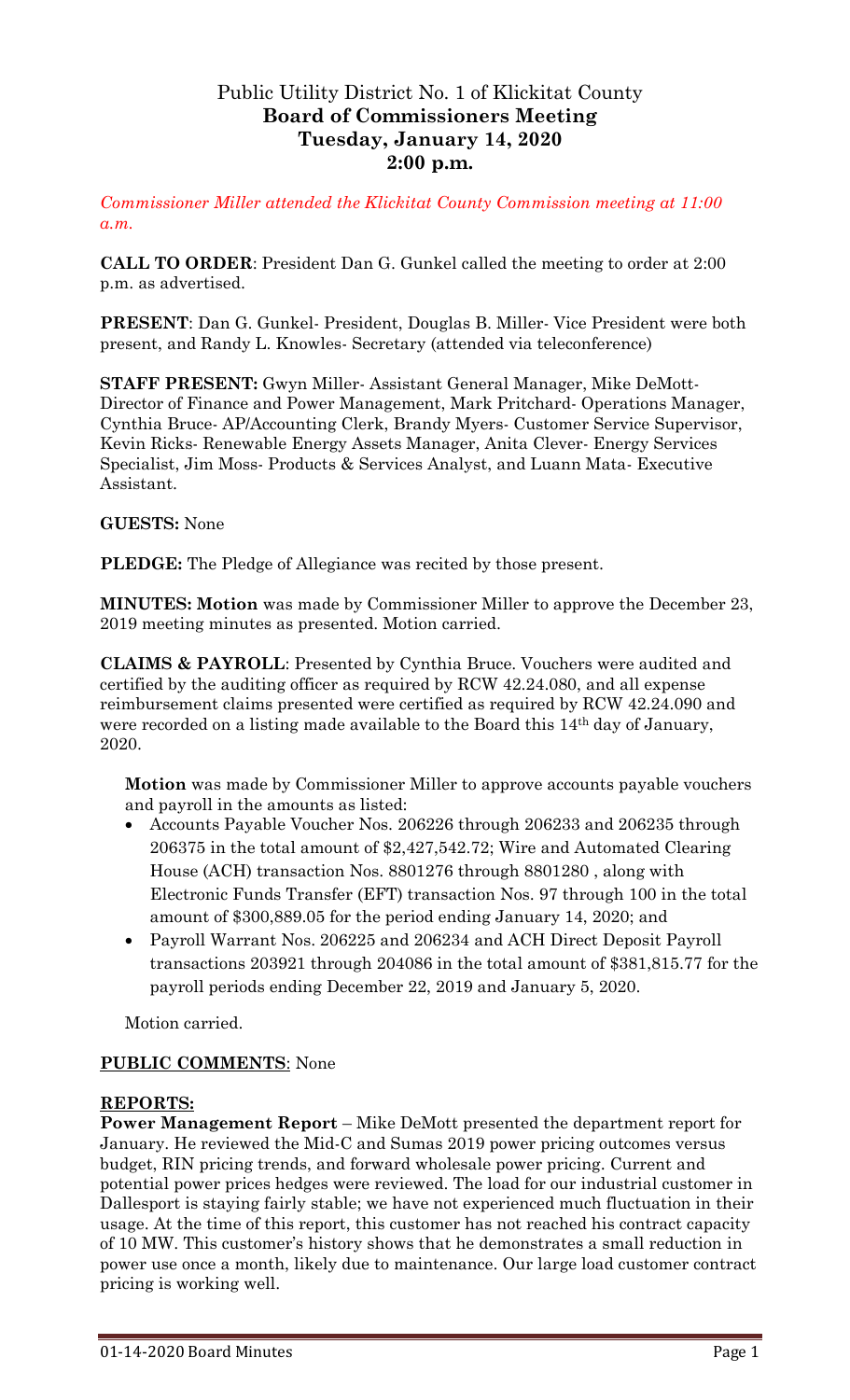Mike has been participating in an NRU working group focused on BPA post 2028 contracts. He will provide updates on this throughout the year. He feels this participation will be valuable to us as our business model is different than most of the utilities participating in this discussion. BPA's goal is to have a contract set by 2025. Commissioner Gunkel asked Mike to keep the board apprised of discussions relating to the renegotiation of the Columbia River Treaty as well.

Mike also provided updated overall debt information. After our bond refinance and paying off the McNary and White Creek assets, he is evaluating our current debt allocations. This month's report focused on our 230kV business line. We have contracts in place that completely pays the debt on this line. The 230kV contracts contribute roughly \$3,400,000 towards KPUD annual debt service. This is 37% of our overall annual debt payment over the next few years. The 230kV line will be debt free by 2031. Mike's intention is to bring updates on each of our business lines throughout the year that will provide the board with information that will assist staff with debt repayment focus as excess revenues become available.

At the end of Mike's report, Gwyn Miller announced that Mike DeMott was awarded the title of Director of Finance and Power Management.

**COMMISSIONER DAN GUNKEL –** Commissioner Gunkel did not have a report.

**COMMISSIONER DOUGLAS MILLER -** Commissioner Miller reported that he attended the Klickitat County Commissioner meeting. They discussed cell service for the area and Yakama Nation Tribal housing proposal status. Commissioner Miller also stated that he read an article that the City of Bellingham is evaluating the adoption of an ordinance that that could prohibit the use of natural gas in new construction and mandate existing homes to convert to electric heat due to the carbon-neutral energy by 2035 legislation. There is concern that a government entity can dictate what public can do. He also mentioned that discussions around Columbia River water temperature could have impacts on irrigators, water treatment plants and return flows.

**COMMISSIONER RANDY KNOWLES** – Commissioner Knowles did not have a report.

**GENERAL MANAGER –** The complete report can be found at:

[htp://www.klickitatpud.com/topicalMenu/commissioners/GM\\_Reports.aspx](http://www.klickitatpud.com/topicalMenu/commissioners/GM_Reports.aspx) In addition to the written report, Gwyn Miller presented the following information:

- Tom Svendsen's Memorial- Commissioner Knowles asked about the arrangements regarding Tom's memorial service. It was confirmed that it is Saturday, January 25th from 1 to 3 p.m. at the Goldendale Golf Course. We will have a bucket truck set at the entrance. Gwyn asked the commissioners to re-sign Tom's retirement resolution in memory of his contributions; staff will frame this resolution and are in discussions of other meaningful gestures to provide to his family from the utility.
- Jim Smith's board address- Gwyn Miller presented an address to the board on behalf of Jim Smith. Jim stated "I am really proud to be at the Washington State Capitol representing Klickitat PUD. This is recognition for the work of many staff over many years, previous General Manager Tom Svendsen included. It is also a result of the tenacity and vision of the Klickitat PUD Board that has not waivered over the past 25 years." Commissioner Gunkel added that it was also due to the commitment and energy Tom put forth throughout his career. He never gave up, was extremely creative, and saw these projects through to completion. Job well done. Gwyn added that there is an article inside and another on the back page of the February Ruralite coming up.
- NISC- We received notice that we will receive a capital credit reimbursement this year from NISC. They thrive to be responsive to our industry needs.